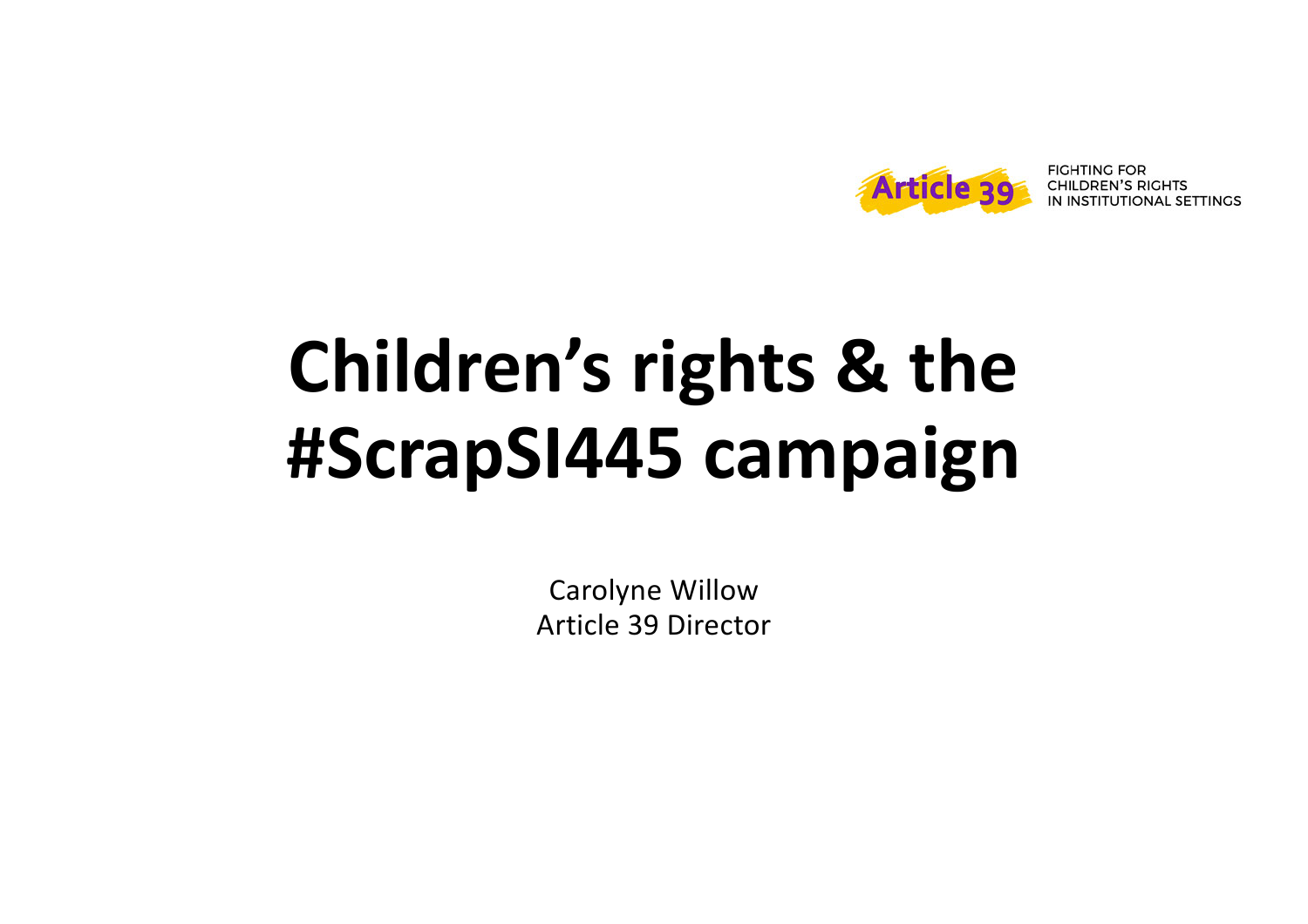## **Outline**

- What happened
- The risks
- Where we are now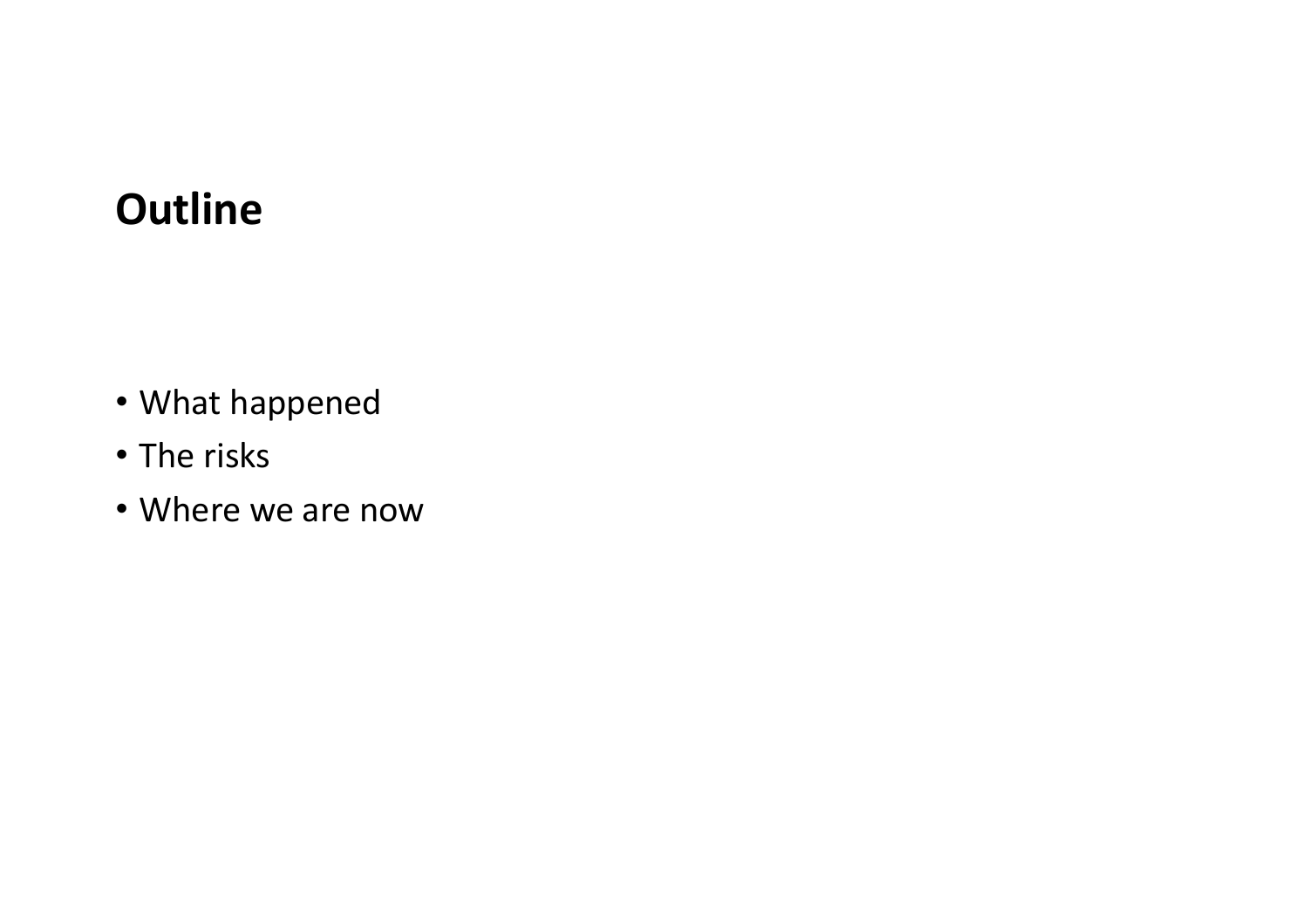#### STATUTORY INSTRUMENTS

#### 2020 No. 445

#### CHILDREN AND YOUNG PERSONS, ENGLAND

#### The Adoption and Children (Coronavirus) (Amendment) Regulations 2020

| Made                   | 21st April 2020        |
|------------------------|------------------------|
| Laid before Parliament | 23rd April 2020        |
| Coming into force      | <b>24th April 2020</b> |

The Secretary of State for Education, in exercise of the powers conferred by sections 22C(6)(d) and (11), 24D(1A), 26(1), (2) and (4A), 59(4)(a), 67(2), 104(4) of and paragraphs 12A and 12F of Schedule 2 to the Children Act 1989(1), sections 22(1), (1A), (2)(a) to (d), (2)(f) to (h), (2)(j), (5)(a) to (c), (7)(a) to (j), (8)(b), 25(1), 31(7), 34(1), 35(1) and 118(5) to (7) of the Care Standards Act 2000(2), sections 9(1)(a), 140(7) and (8) and 142(5) of the Adoption and Children Act 2002(3), sections 20(8)(d) and 66(1) of the Children Act 2004(4) and sections 137(4) and 181(1) of the Education and Inspections Act 2006(5) makes the following Regulations.

In accordance with section 22(9) of the Care Standards Act 2000 the Secretary of State has consulted such persons as were considered appropriate.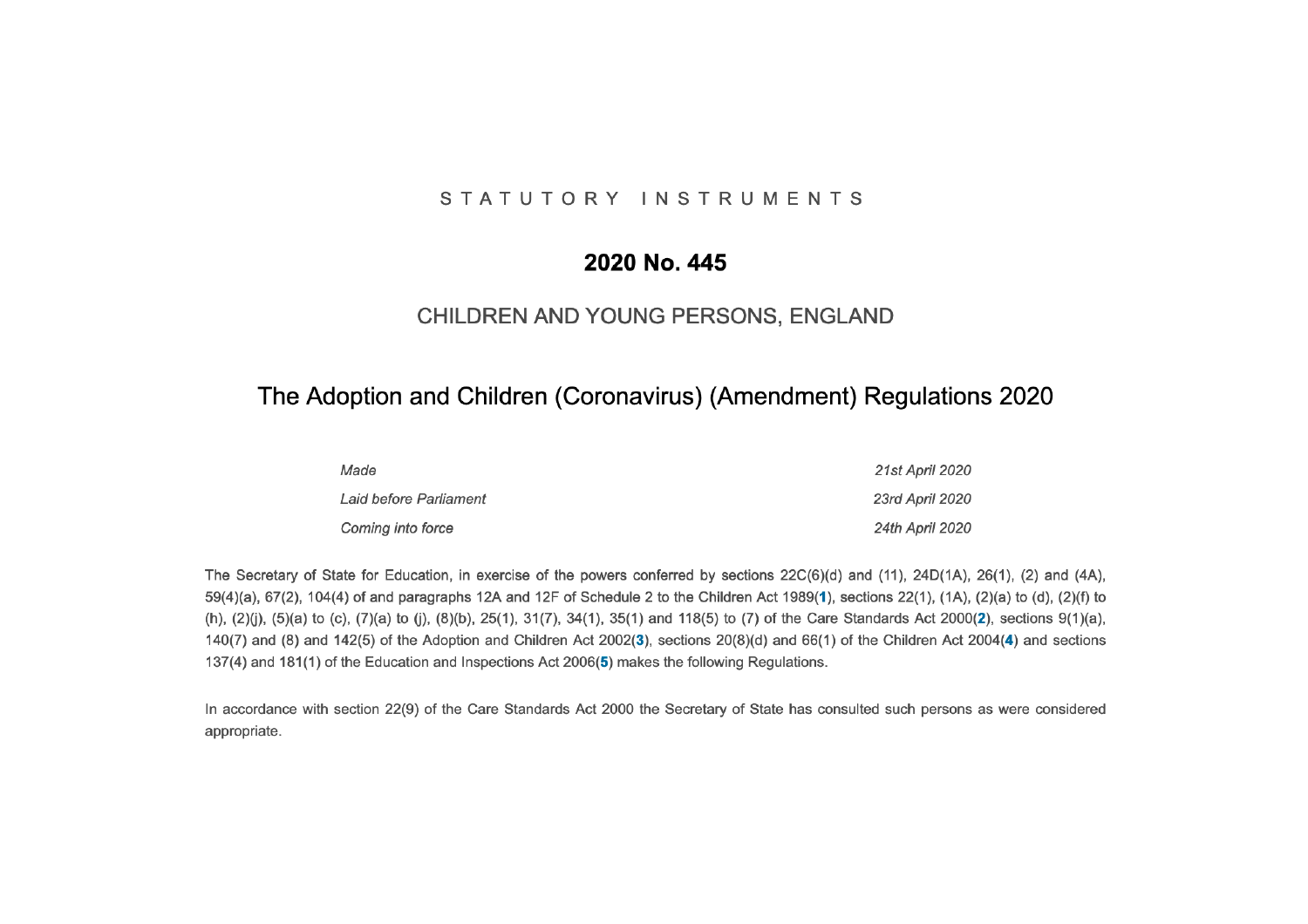### **Statutory Instrument 445 – what happened**

- Around 100 changes to 10 sets of children's social care regulations
- 65 safeguards affected deleted or diluted
- No time given for Parliamentary debate (usually 21 days)
- No public consultation
- No public announcement
- Private and confidential 'exchanges', February to April 2020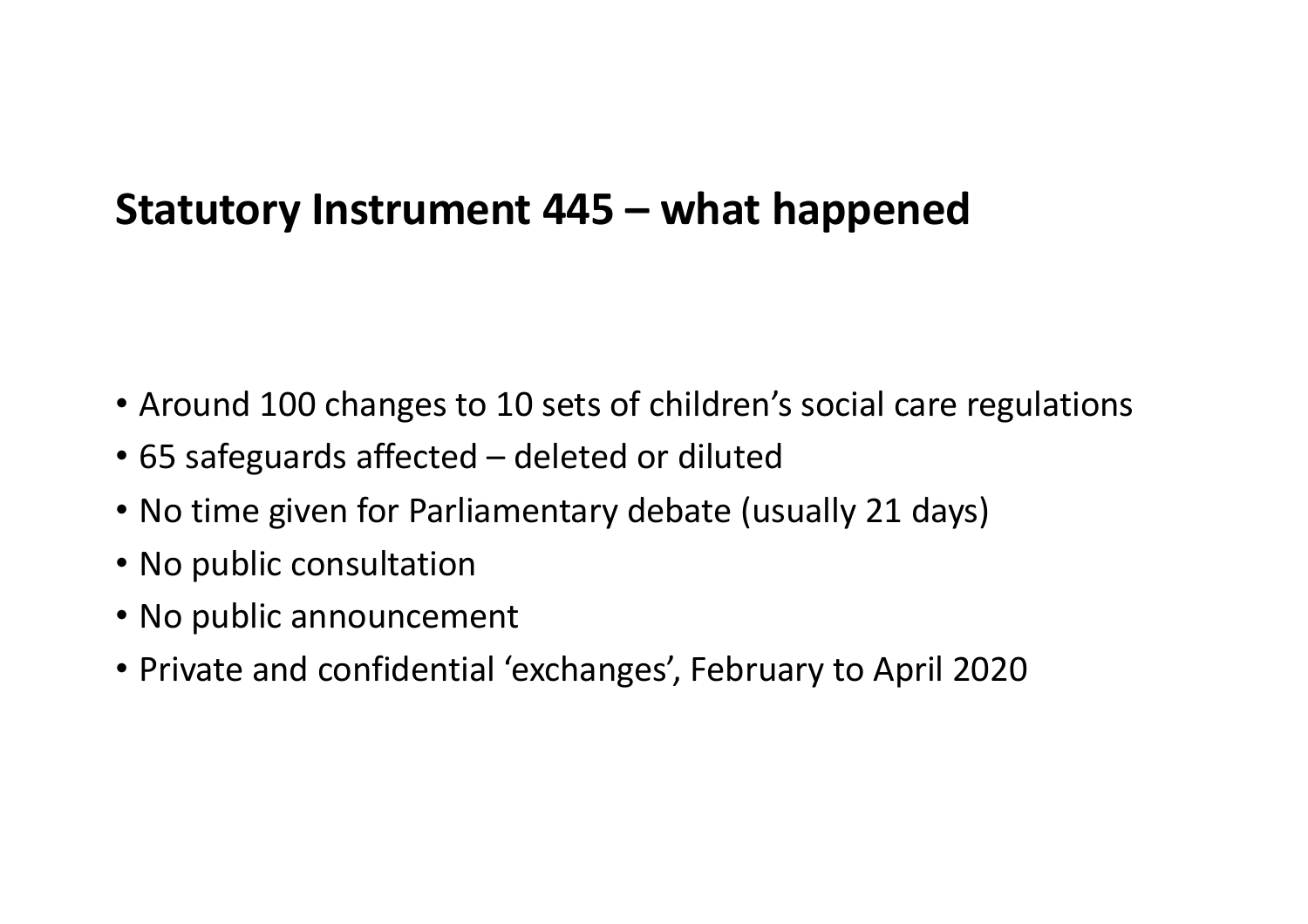#### **Statutory Instrument 445 – the risks**

- Children, young people and families
- Policy-making process
- Rule of law
- Democracy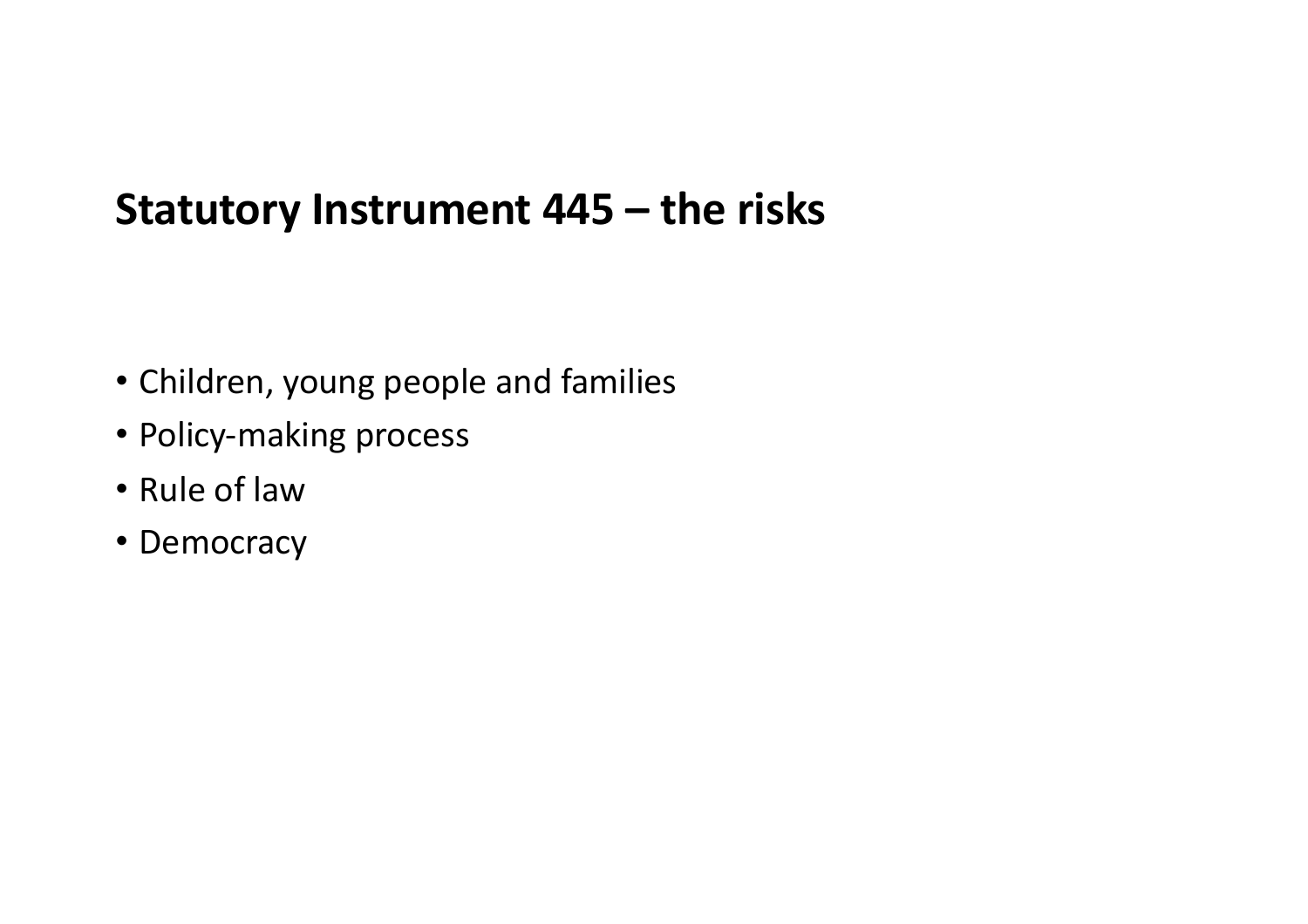#### **When will protections be restored?**

#### **Explanatory Memorandum, 23 April 2020**

The amendments will be in place until the 25 September 2020 which is the date by which the powers in the Coronavirus Act 2020 are subject for Parliamentary renewal. Whilst these amendments are not being made under powers in that Act, they will mirror the renewal date of the Coronavirus Act as the date the amendments will cease to have effect unless extended. The legislative changes are being made in the context of a public health emergency and there is no current evidence to suggest the amendments will be necessary for a longer period of time.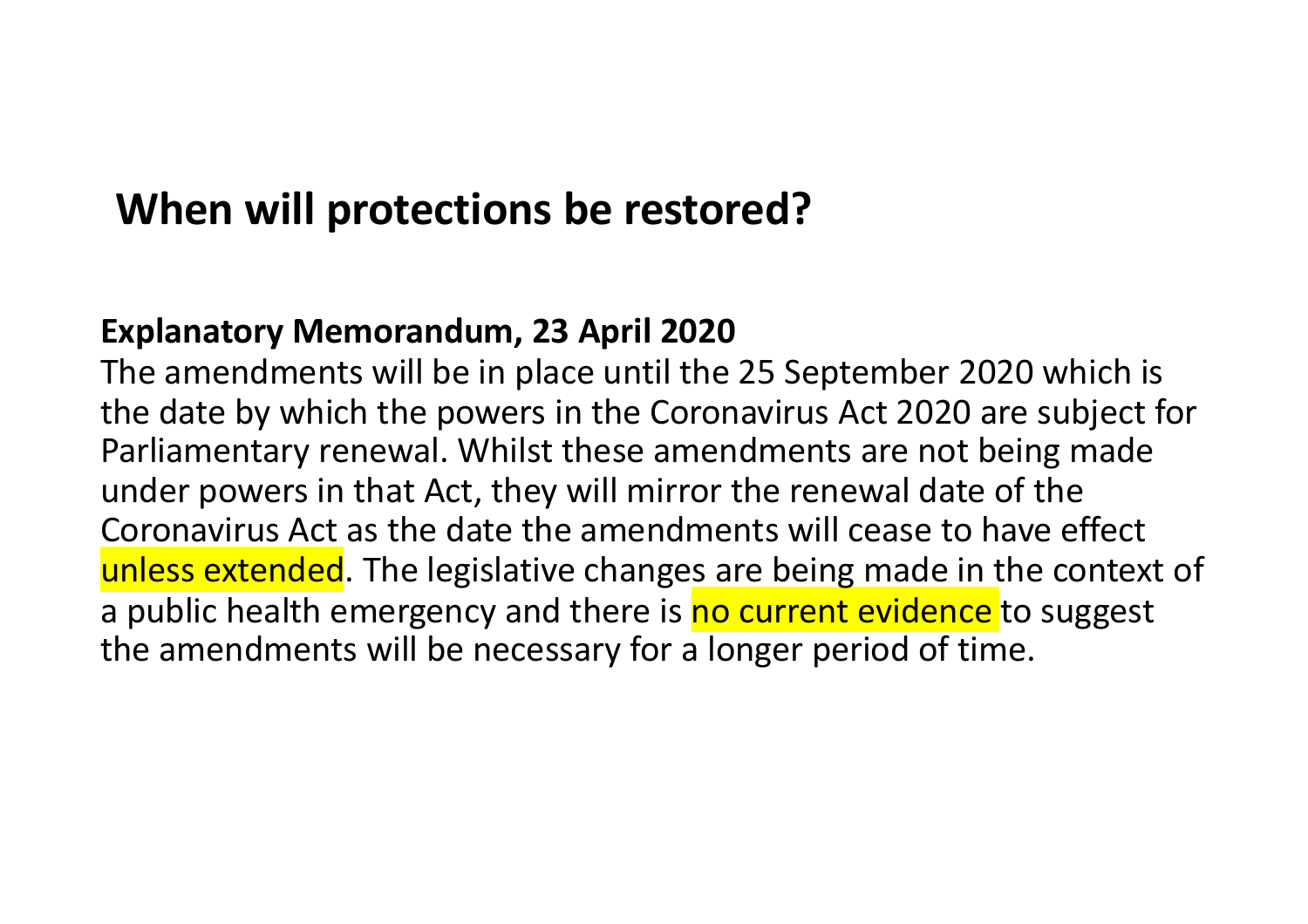#### **When will protections be restored?**

#### **Child Rights Impact Assessment, 15 April 2020**

These amendments will be under continuous review and in place until the Coronavirus Act renewal date on 25 September 2020. The Regulations will contain an obligation for the Secretary of State to keep the regulations under continuous review. The period the amendments are in force will only be extended should the public health emergency or its impact last longer.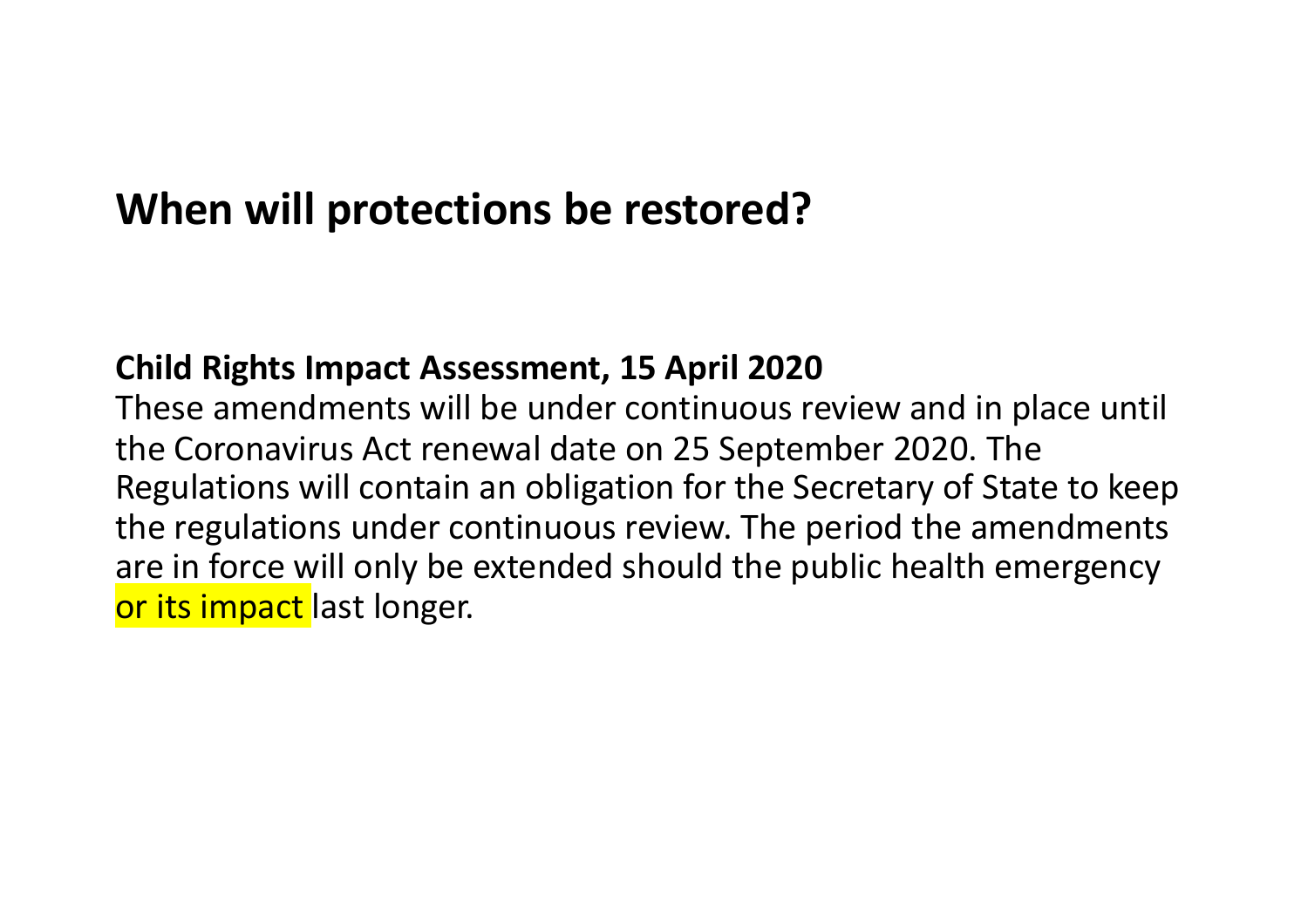## **When will protections be restored?**

**Education Select Committee, 22 April 2020**

**David Simmonds**: Minister, coming back to this point about statutory duties, a review by the Department has found that some of [the] statutory duties are leading to local authorities having to undertake activities that are not useful or purposeful, in particular, some of the reviews that are required under the statutory duties help by foster carers, prospective adopters, the children in the care system—are found not to have improved their experience. Is the Department learning, and will it learn, from the suspension of any of those statutory duties, to see where it has exposed the fact that they were not leading to purposeful activity, with a view to dispensing with those statutory duties and freeing people up to do more useful things in future?

**Vicky Ford:** That is exactly the point, David, about why we are laying in place the statutory instrument in order to implement flexibility on certain statutory duties. We are focused on giving that flexibility on the lower risk areas in order to make sure that the experts on the ground can be focused on what they need to do now.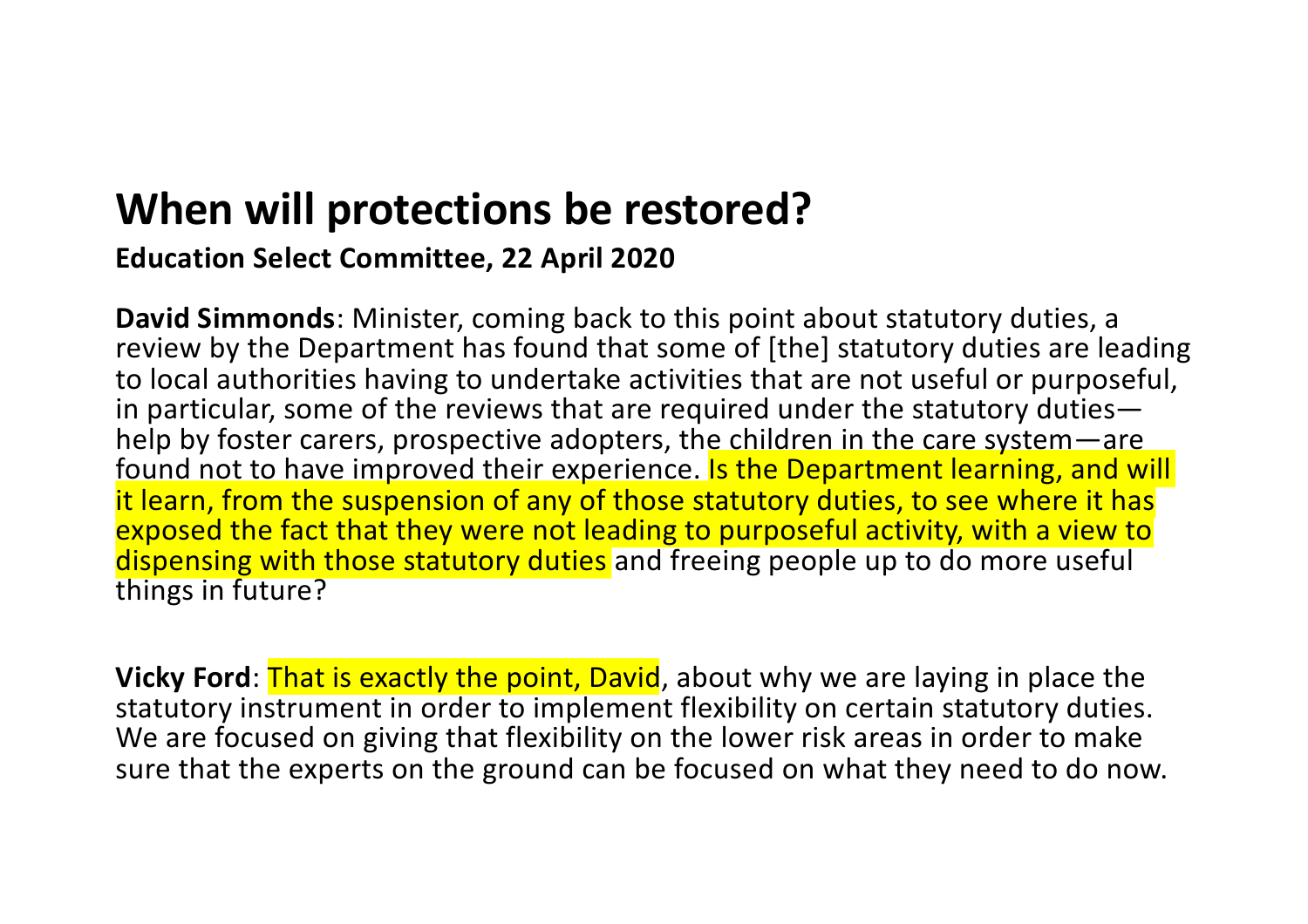#### **Statutory Instrument 445 – where we are now**

**14 July**: Children's Minister, Vicky Ford MP, tells Parliament that she intends "to update guidance immediately to make it clear that there should no longer be a need to use most of these flexibilities and will be writing to local authorities and providers accordingly"

**7 August**: High Court confirmed loss of vital safeguards

**4 September**: expedited Court of Appeal hearing

**25 September**: vast majority of safeguards restored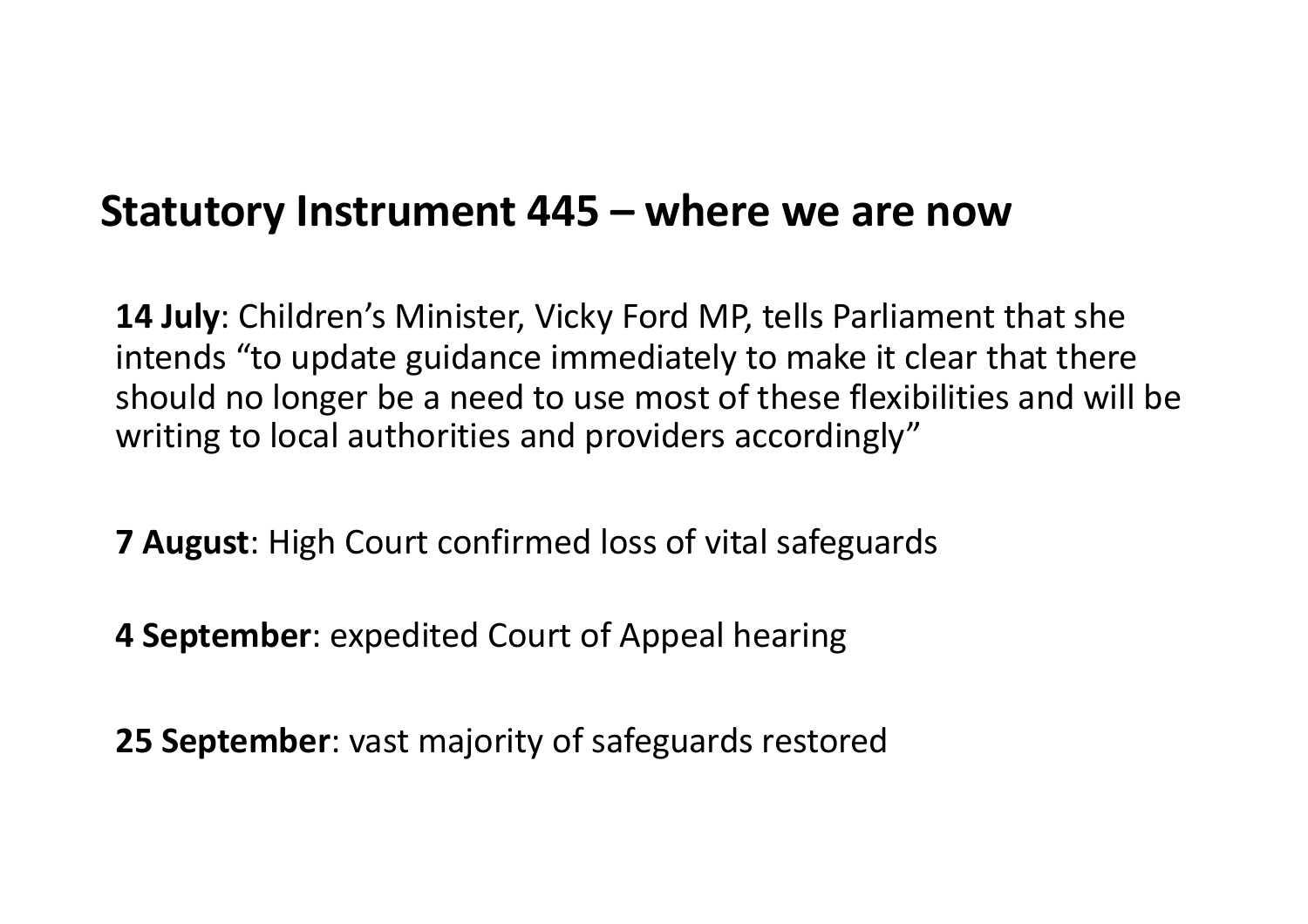## **In the High Court…**

Mrs Justice Lieven:

*I fully accept the Claimant's submission that the children subject to these Regulations are particularly vulnerable. Many local authorities in the field do not manage to provide a good enough level of service and this leaves already very vulnerable children highly exposed to risk. When things do go wrong it can be catastrophic for the children involved. In those circumstances, the importance of having regular visits; senior officer oversight by nominated officers; some independence through independent reviewing officers and independent adoption panels cannot be overstated. These are not administrative burdens, or minor matters, they are fundamental parts of a scheme protecting vulnerable children. Each has been introduced over time precisely because of the risks that [looked after children] face and the need for safeguards to be in place. [76]*

7 August 2020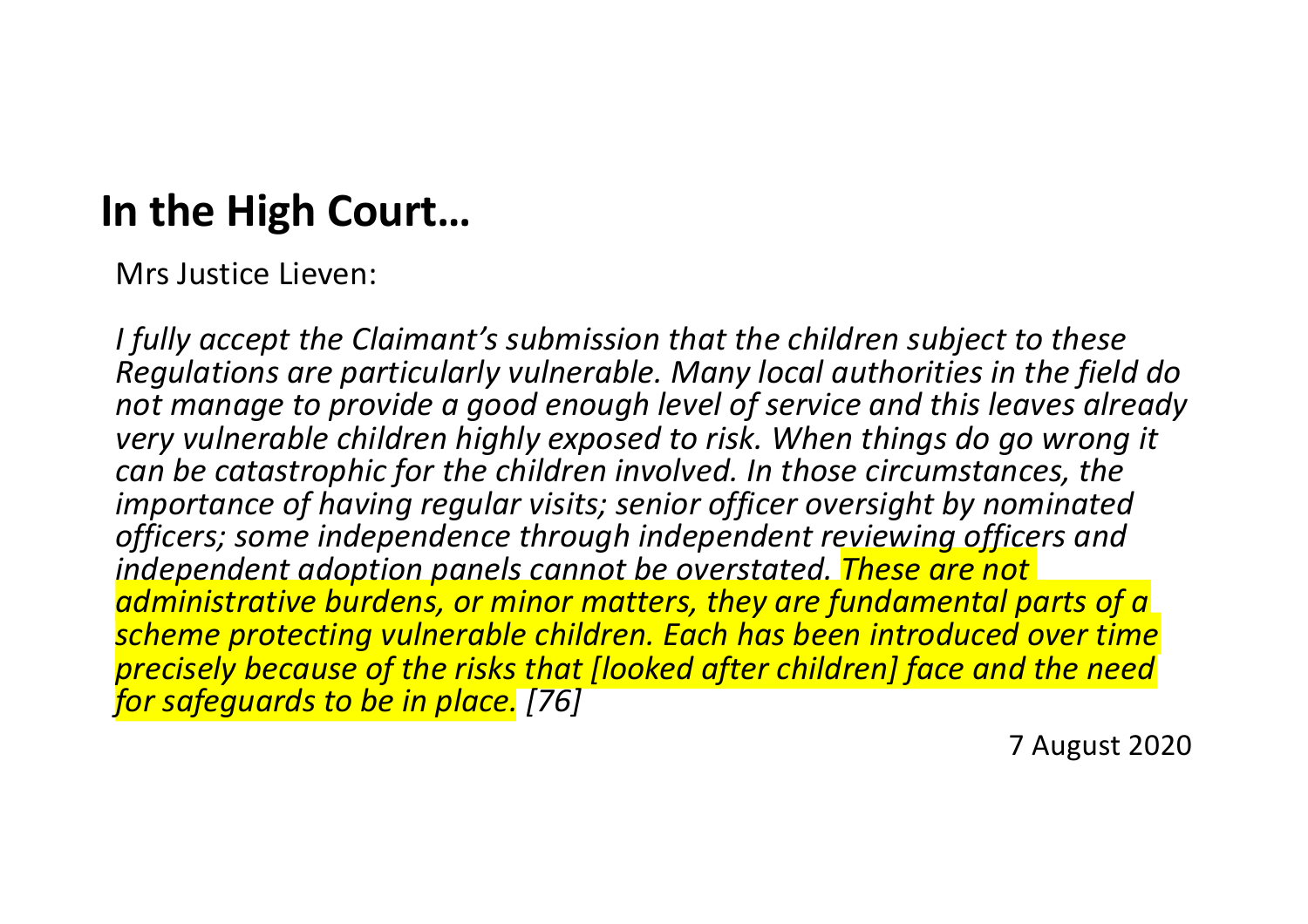## **In the High Court…**

Mrs Justice Lieven:

*… I agree with the Claimant that these are not bureaucratic provisions that are a "burden" and as such can be set aside relatively lightly. Regular visits to children, oversight by more senior officers over decision making and provision for independent scrutiny are critical safeguards to protect deeply vulnerable children in a field where errors happen with sad frequency and the consequences can be devastating. [48]* 

> 7 August 2020 https://www.bailii.org/ew/cases/EWHC/Admin/2020/2184.html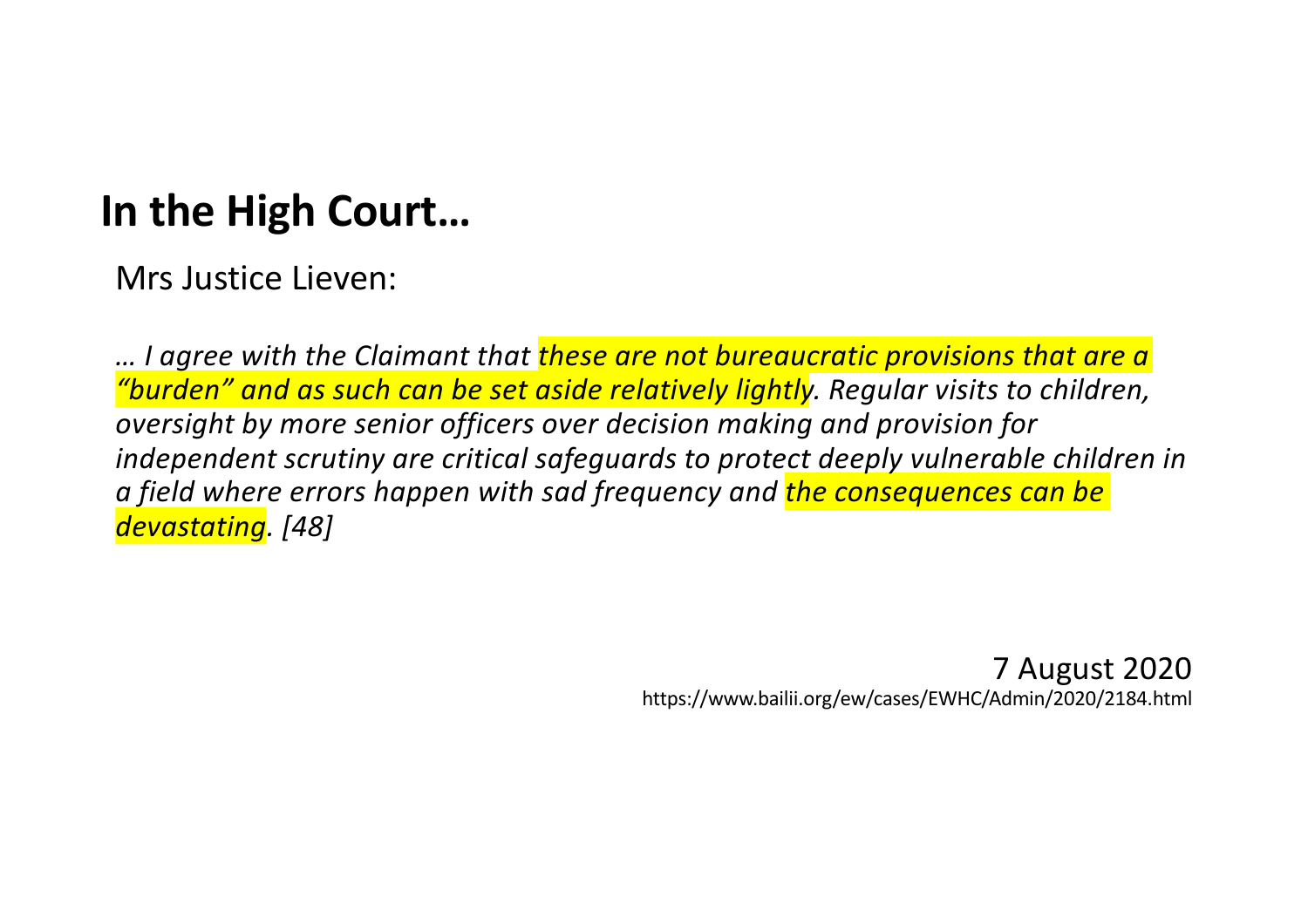#### **There's a pattern**

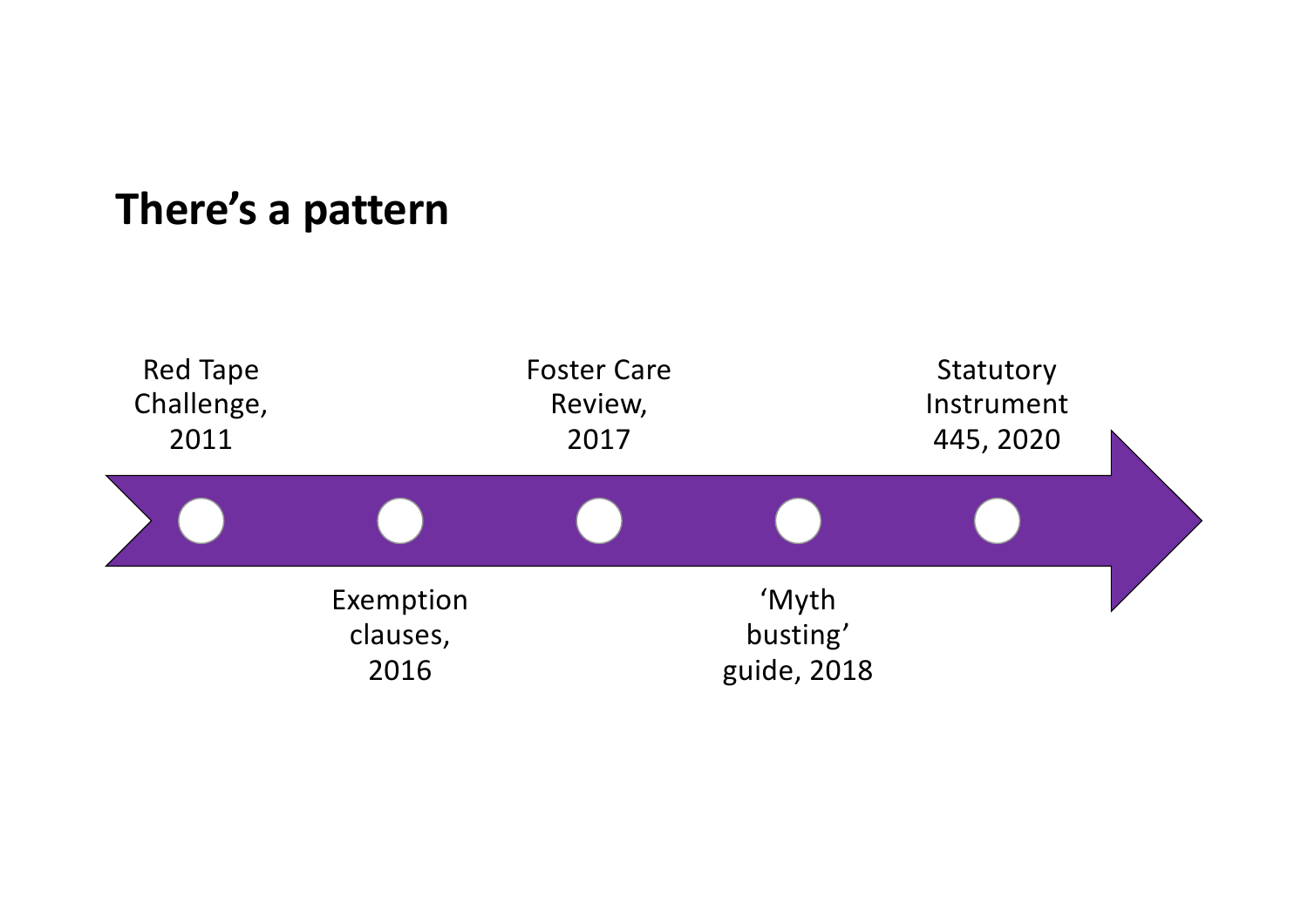# **DEFEND CHILDREN'S RIGHTS IN CARF**



Vast majority of safeguards restored on 25 September

**63** organisations publicly opposed

**Several hundred** care experienced people, social workers, academics, lawyers, foster carers, teachers, nurses and others

**18,110** signed 38 Degrees petition

**315** pledges financially supporting litigation

**#ScrapSI445**